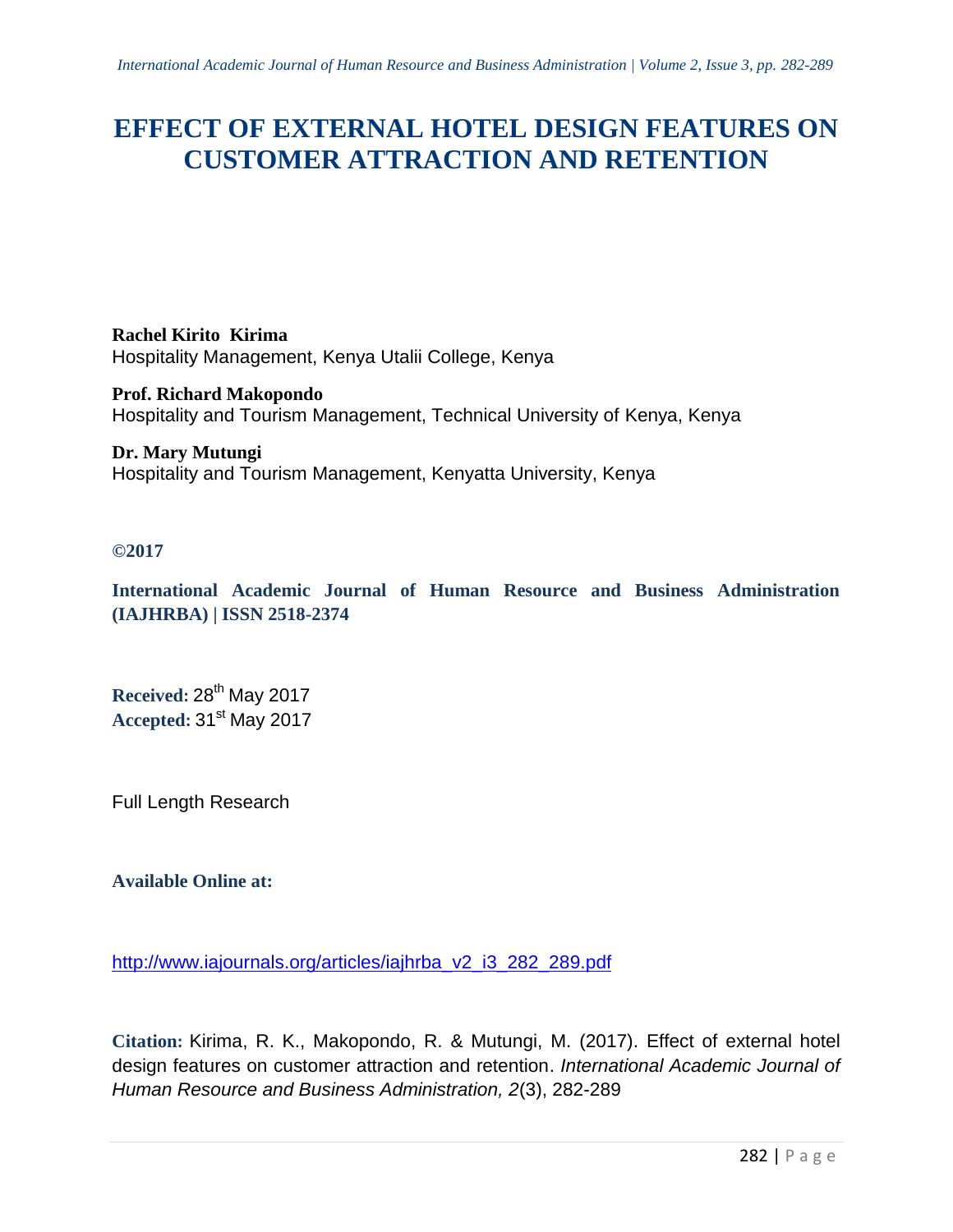# **ABSTRACT**

Hotel design brings competitiveness, reviewing literature according to objectives focus on factors as well as processes through which design influence customer taste and choice of a hotel. The focus is on design features from a diverse category of hotels in the world, mainly the town hotel designs. This diversity assisted in defining the role the hotel design plays in customer attraction and retention. The purpose of this study is to explore how hotel design features may influence customer attraction and retention. A cross- sectional, descriptive survey design, utilizing both quantitative and qualitative research method was chosen. Stratified sample procedure was used for preliminary sampling of hotels in 3-5 star rating. Purposive sampling was used for the hotel managers and marketing managers and convenience sampling for the guests. This study was confined to hotels located within Nairobi County. The main instruments that were used in the collection of data for the study were questionnaires and interview guides. Data analysis involved the use of Statistical Package for Social Sciences (SPSS) in the analysis of quantitative data.

Analysis of Variance (ANOVA) which generated results of correlation and the magnitude of each individual independent variable and determines if one variance was larger than the other. Multiple regressions were conducted both for individual independent variables versus dependent variables and an overall involvement of all the independent variables versus the dependent variables. The three independent variables that were studied explain 74.2% of the factors affecting customer attraction and retention as represented by R Squared (Coefficient of determinant). This therefore means that other factors not studied in this research contribute 25.8% of the factors affecting facility competitiveness. It is recommended that the hotel operators should have a say in the development of their property designs, to date, contemporary research has dealt very little with the design dimension and its importance among smallsize hospitality and tourism operations, including knowledge.

*Key Words: hotel design, customer attraction, customer retention, Nairobi County*

## **INTRODUCTION**

Hotel design brings competitiveness, reviewing literature according to objectives focus on factors as well as processes through which design influence customer taste and choice of a hotel. The focus is on design features from a diverse category of hotels in the world, mainly the town hotel designs. This diversity assisted in defining the role the hotel design plays in customer attraction and retention.

#### **PURPOSE**

The purpose of this study is to explore how hotel design features may influence customer attraction and retention.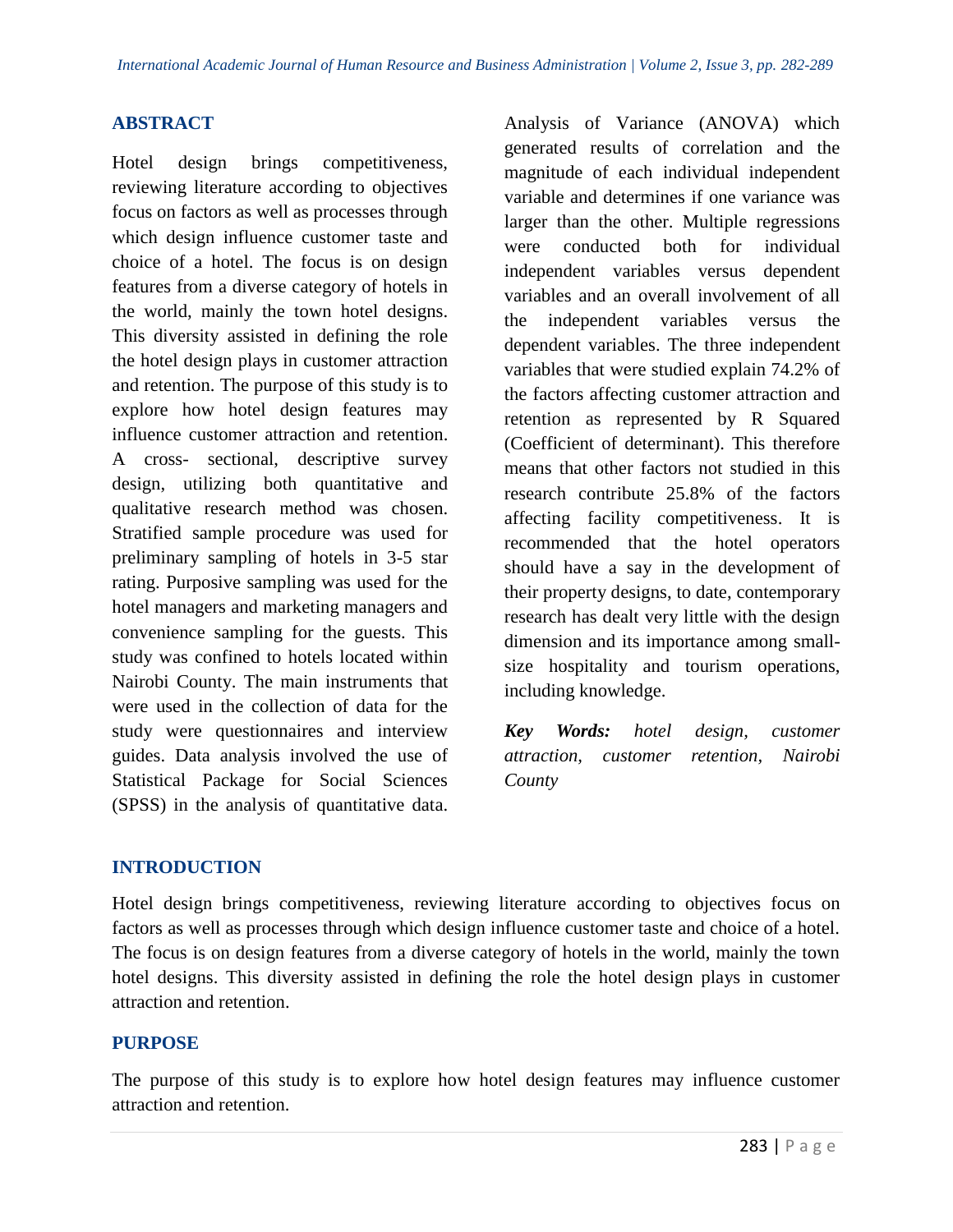## **LITERATURE REVIEW**

There is paucity of research that takes a broader view on the influence of hotel designs on customer satisfaction in a service setting. However researchers have argued that design is a tangible element a guest can use to make a choice on a hotel (Mehmetoglue, 2009). These tangible elements create an image in customers' minds that in turn can influence their overall evaluation of the physical environment and generate considerable excitement (Thapa, 2007). The elements of design both tangible (Architectural Layout, Lobby Design) and intangible (Ambience) can lead to a guests' overall experience at the hotel of their choice and subsequently potential business implications through positive word of mouth (Alonso & Ogle, 2008).

Slatten (2008) supports the importance of design in a hotel by arguing that it can be a determinant on whether a customer will stay or leave the hotel, likewise Bigne, Andreu and Gnoth (2005) assert that design is of paramount importance to customers experience as their aim of visiting a hotel is to enjoy and have a lasting memory about it, However, Parasuraman et al (1996) holds that design has a minimal effect on customer experience and retention. Cronin and Tylor (1992) supports this arguement and ascertains that design has a low impact on customers' perception about the hotel and especially in such services like fastfood restaurants. This indicates that studies in this area has provided inadequate knowledge on whether a hotel design is significant to the overall customer satisfaction.

## **METHODOLOGY**

#### **Research Design**

A cross- sectional, descriptive survey design, utilizing both quantitative and qualitative research method was chosen. Stratified sample procedure was used for preliminary sampling of hotels in 3-5 star rating. Purposive sampling was used for the hotel managers and marketing managers and convenience sampling for the guests. This study was confined to hotels located within Nairobi County. The choice was due to the fact that Nairobi hosts both the new and the old types of hotels. The area of study was selected because Nairobi as a city has witnessed changes in hotel designs and many new hotels being established since the new millennium (Payne & Perret, 2012) therefore the study was assured of variety and numbers in the guest population.

#### **Data Collection Techniques**

The main instruments that were used in the collection of data for the study were questionnaires and interview guides. Questionnaires were used for the guests of the hotel and interview guides were used to solicit data from hotel managers and marketing managers. The open-ended questions allowed respondents to give answers in their own way. The questionnaires acted as primary sources of data and therefore, provide both qualitative and quantitative information.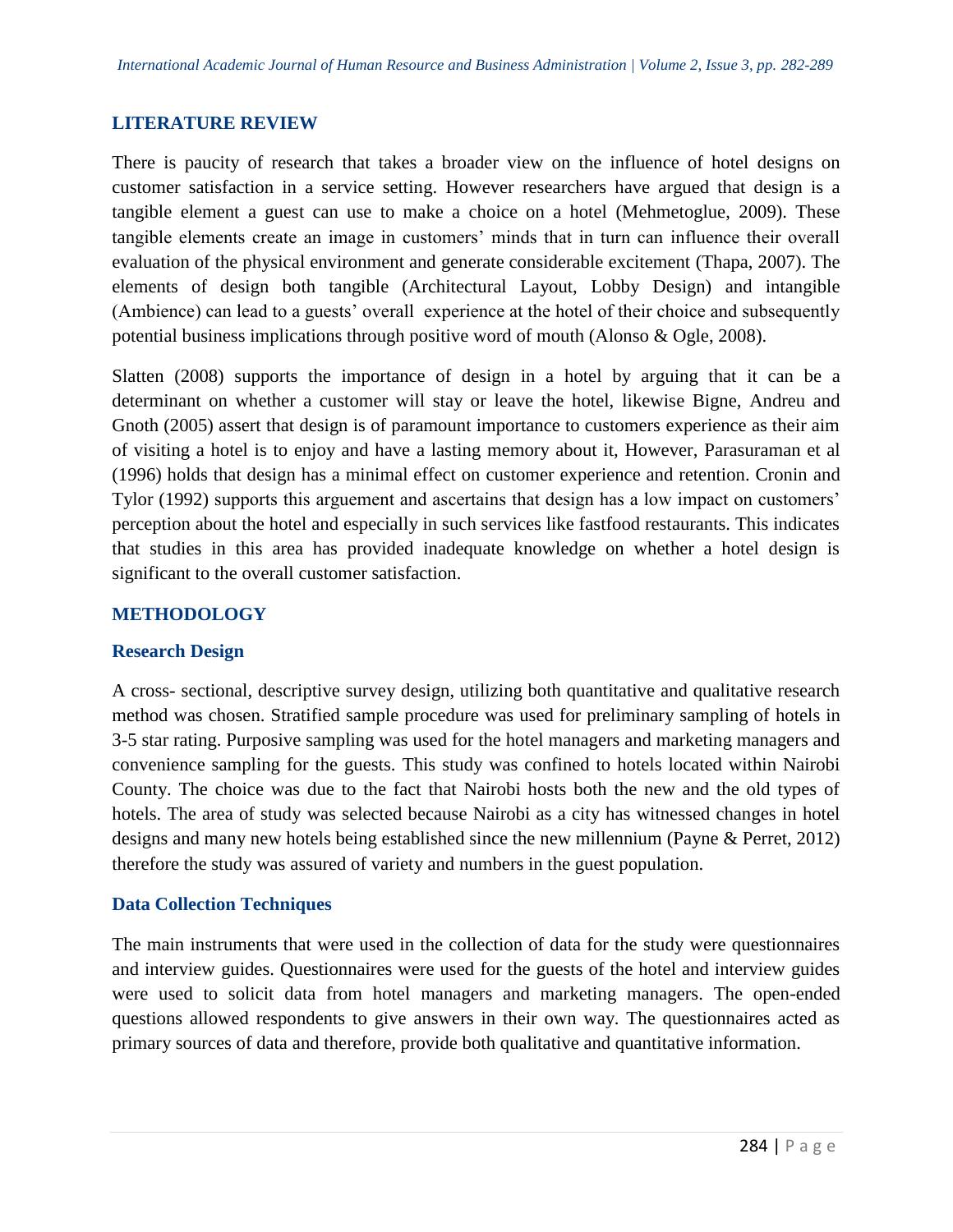# **Data Analysis**

Data analysis involved the use of Statistical Package for Social Sciences (SPSS) in the analysis of quantitative data. Analysis of Variance (ANOVA) which generated results of correlation and the magnitude of each individual independent variable and determines if one variance was larger than the other. Multiple regressions were conducted both for individual independent variables versus dependent variables and an overall involvement of all the independent variables versus the dependent variables. Regression (R) predicts the unknown variable using a known variable. Content analysis was done on qualitative data, where behavior trends or similar responses was coded, then subjected to quantitative data analysis.

A multivariate regression model was applied to determine the relative importance of each of the variables with respect to customer attraction and retention. The regression model will show how each of the independent variables affect the dependent variable.

| Model                                     |       | R Square | <b>Adjusted R Square</b> | Standard Error of the<br>Estimate |  |  |
|-------------------------------------------|-------|----------|--------------------------|-----------------------------------|--|--|
|                                           | 0.843 | 0.742    | 0.724                    | 0.4216                            |  |  |
| a) Predictors: (Constant) Exterior design |       |          |                          |                                   |  |  |

## **Table 1: Model Summary**

a) Predictors: (Constant), Exterior design.

b) Dependent variable: Customer attraction and retention

The R Square is the coefficient of determination and tells the variations in customer attraction and retention and external design of the hotel.

The three independent variables that were studied explain 74.2% of the factors affecting customer attraction and retention as represented by R Squared (Coefficient of determinant). This therefore means that other factors not studied in this research contribute 25.8% of the factors affecting facility competitiveness.

## **RESULTS**

## **Hotel External Design Influence on the Hotel Choice**

External hotel design features greatly influence hotel choice as indicated by an overwhelming majority (80%). Majority of the respondents (28%) pointed out that hotel external design influence on the hotel choice to a very great extent. 3% of the surveyed guests pointed out to a little extent hotel external design influenced their hotel choice. This shows that the physical property of the hotel is very significant when it comes to driving the hotel client's hotel choice. Hotel external design creates a value for the clients during their stay, thus it is of special importance for people involved in designing the hotel, to pay a closer attention on the effects that certain physical settings are having on customers.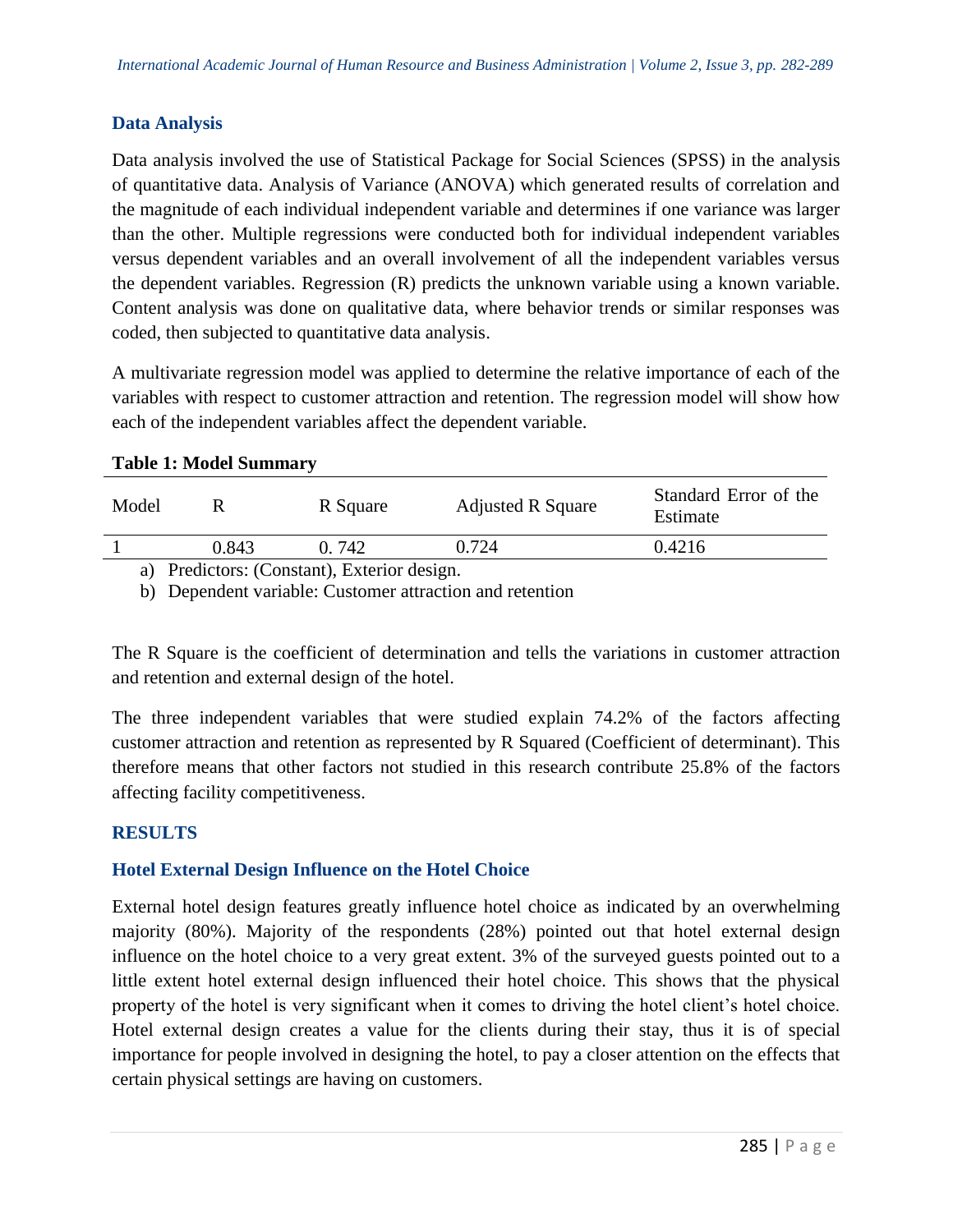

**Figure 1: Hotel external design influence on the hotel choice**

The study correlated with Thapa (2007) and Mehmetoglue and Slatten (2009) who argued that design is a tangible element a guest can use to make a choice on a hotel. These tangible elements create an image in customers' minds that in turn can influence their overall evaluation of the physical environment and generate considerable excitement. Using the theoretical concepts of environmental psychology, George and Lilian (2013) found out that if the physical environment has an effect on human behavior, which would also affect the behavior of individuals within the consumer settings. On contrary studies done by Harrington and Ottenbacher (2011), argues that design is not a major influence on guests' choice of the hotel, other aspects such as service quality and accessibility play a key role in hotel choice. This argument could be attributed to the reason why very great extent is at 28% and not the highest influence on guest choice, therefore key considerations should be given to design to bring it to the level of other factors influencing the hotel choice.

On evaluating the influence of external design features as perceived by the guests in relation to attractiveness, hotel shape (68%) was the highest influencer of hotel attractiveness, followed by material used (59%) and then color of the hotel (38%). Thus the findings show that a modern interior design of the hotel servicescape should reflect the rigor, simplicity, consistency and conciseness of its architectural forms and their functional justification. It should create an environmental, functional and aesthetic comfort, which determine a positive emotional state of the customers. This can be achieved by the means and techniques that integrate the individual elements of interior into a coherent balanced picture (Penner et al, 2013). However Parasuraman et al (1996) holds that design has a minimal effect on customer experience and retention and has a low impact on areas such as fast-food restaurants, but there are emerging trends in new hotels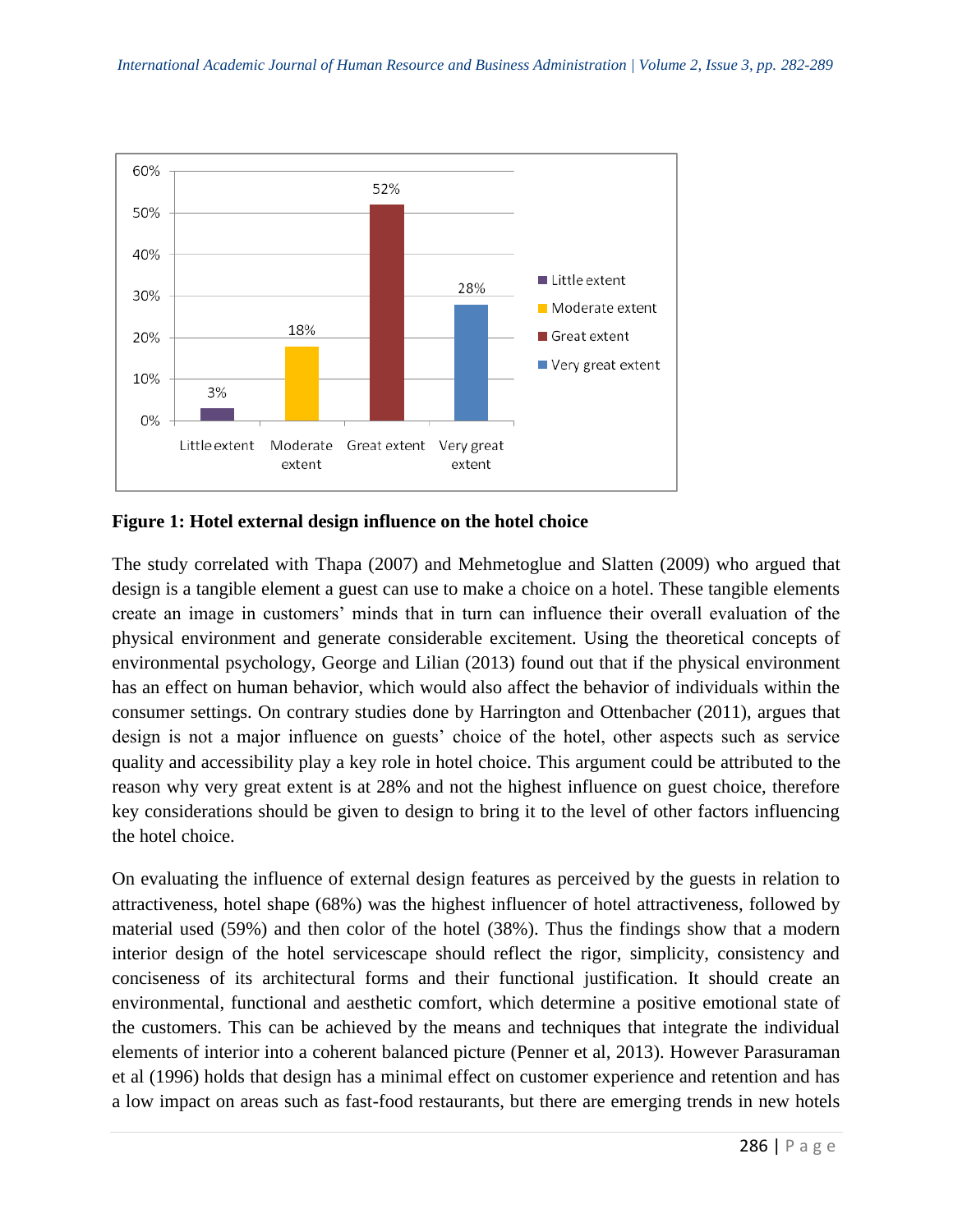that take design as a key area as a marketing strategy. Such hotels like the Burj Arab in Dubai and Pazhou in China is a clear indication that design is an emerging issue and should be taken into consideration when planning and developing hotels.

On the hotel shape or structural managers were asked how the same influenced attractiveness in their hotels 73% indicated that; this dependent highly by the taste of the client, they also indicated that good structural features contribute to the attraction of customers at the hotel. On the same 27% were of the contrary opinion and cited that shape did not have much effect on customer attraction what mattered to them was how the hotel functions.

On the effect of external colours managers; 81% indicated that attractive colours attract guests dull and unwelcoming colours put customers off. 19% stressed that bright and theme colours of an establishment were very appealing they went further and cited that colours express coolness, peacefulness, warmth and other emotions when used carefully they will affect customers feelings.

The material used to build the hotel was also evaluated and analysed on how the same influenced attractiveness of the hotel to guests. According to 66% of the managers materials used determined whether customers were attracted and retained. They pointed out that to ensure attractiveness high quality materials which are unique are used to ensure customers feel valued. A few (34%) indicated that material used did not have any effect. One of the managers pointed out that *'Excellent entourage is essential for the luxury and boutique hotels as it is a part of their uniqueness''* (HM1).

| Feature      | Highly<br>Attractive |    | Attractive |      | Moderate |    | <b>Not</b><br>Attractive |   | Extremely<br>attractive |   | not |
|--------------|----------------------|----|------------|------|----------|----|--------------------------|---|-------------------------|---|-----|
|              | Freq                 | %  | Freq       | $\%$ | Freq     | %  | Freq                     | % | Freq                    | % |     |
| Shape        | 157                  | 68 | 57         | 25   | 16       |    |                          |   |                         |   |     |
| Color        | 72                   | 31 | 87         | 38   | 63       | 27 | 9                        | 4 |                         |   |     |
| Material Use | 136                  | 59 | 82         | 36   | 9        | 4  | $\Delta$                 |   |                         |   |     |

**Table 2: External design features in relation to attractiveness**

The above findings were similar to a study by Alonso and Ogle (2008) who assert that the elements of design both tangible (Architectural Layout, Lobby Design) and intangible (Ambience) can lead to a guests' overall experience at the hotel of their choice and subsequently potential business implications through positive word of mouth.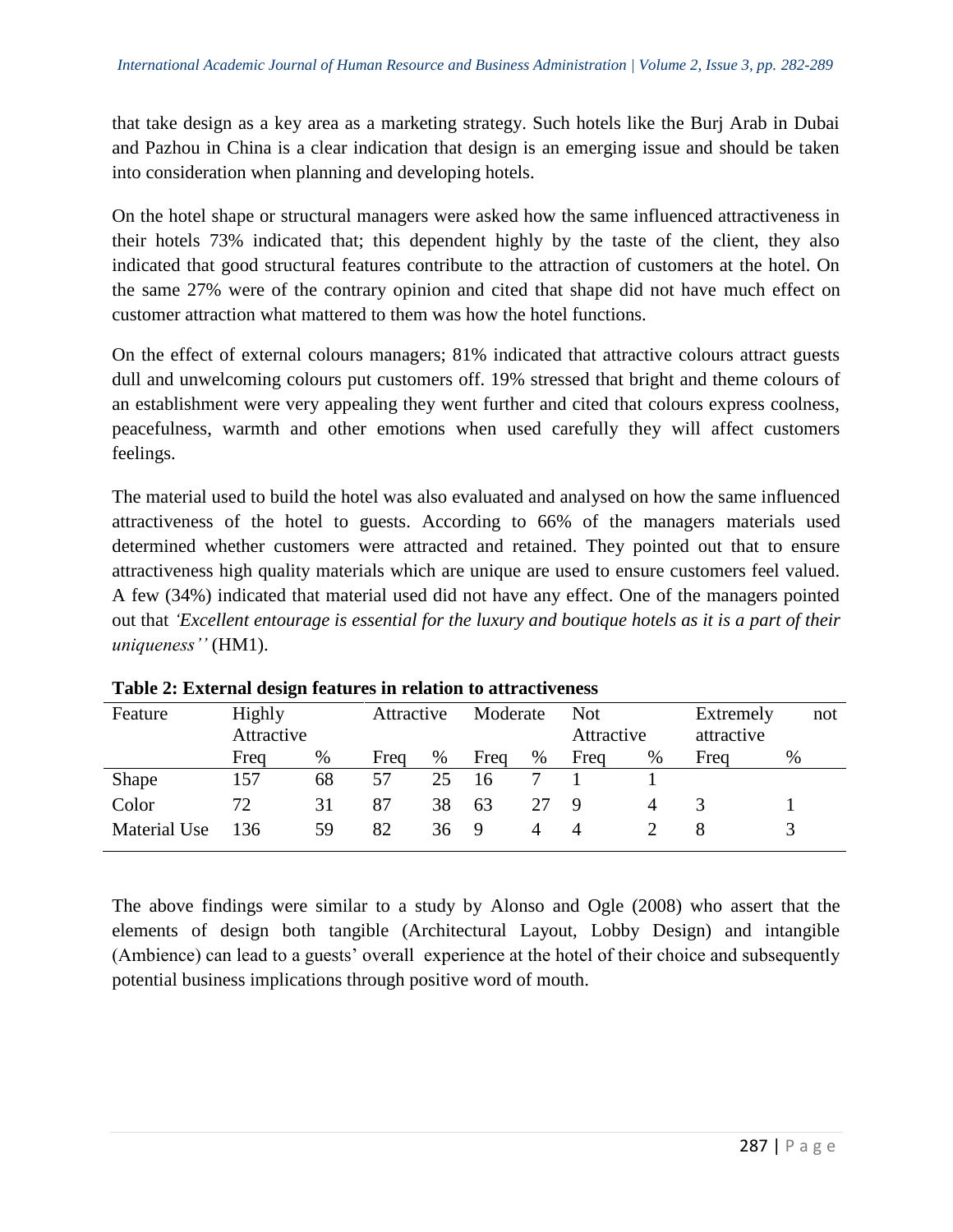## **External Design Influence on Customer Retention**

Managers were asked how external designs ensure guests are attracted and retained. According to the responses given; customers preferred quiet, secure and serene environments. They pointed out that areas which are crowded noisy or not secure are not ideal for hotels and they preferred proximity to health facilities, animal parks and other tourist's attraction sites. This was an attempt to create a unique image of the hotel, recognition and thus differentiation from the competitors.

One of the manager was cited *'Surrounding environment with all its components is a key factor which has a great influence on people's feelings, which is one of the reactions that encourage and force people to remain in the place where they are in or to leave. In my hotel we ensure the surrounding environment is conducive to all our guests''* (HM2).

From the findings it's worth noting that nowadays, it is not enough to create a standard comfort that meets the needs of the hotel customers. Due to the high competition on the market of hospitality, there is a presence of different requirements concerning the interior and exterior design of the hotel, which should be catchy and unique, in order to make the guest to choose the same hotel again.

A multivariate regression model was applied to determine the relative importance of each of the variables with respect to customer attraction and retention. The regression model will show how each of the independent variables affect the dependent variable.

| Model                                                                               |       | R Square | <b>Adjusted R Square</b> | Standard Error of the<br>Estimate |  |  |
|-------------------------------------------------------------------------------------|-------|----------|--------------------------|-----------------------------------|--|--|
|                                                                                     | 0.843 | 0. 742   | 0.724                    | 0.4216                            |  |  |
| $\mathcal{L}$ D <sub>r</sub> , 1, $\mathcal{L}$ Dr, $\mathcal{L}$ and $\mathcal{L}$ |       |          |                          |                                   |  |  |

#### **Table 3: Model Summary**

c) Predictors: (Constant), Exterior design.

d) Dependent variable: Customer attraction and retention

The R Square is the coefficient of determination and tells the variations in customer attraction and retention and external design of the hotel.

The three independent variables that were studied explain 74.2% of the factors affecting customer attraction and retention as represented by R Squared (Coefficient of determinant). This therefore means that other factors not studied in this research contribute 25.8% of the factors affecting facility competitiveness.